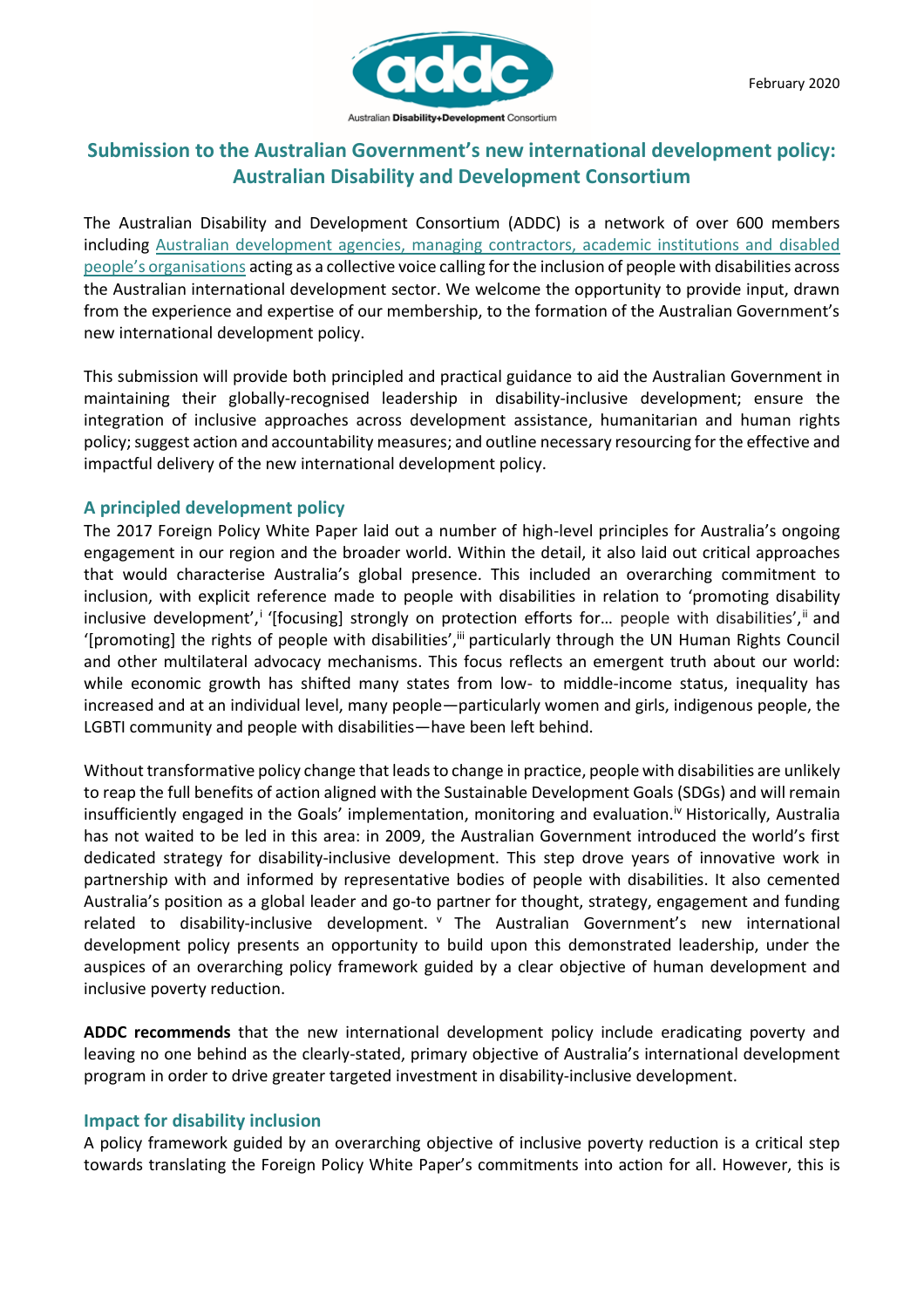only a foundation, with evidence and lived experience suggesting that a too-broad approach to social inclusion (including 'gender equality and social inclusion' approaches) can exacerbate the exclusion of particular groups. vi To ensure this objective drives meaningful change in the lives of people with disabilities in particular, specific references must be interwoven throughout the policy's varied pillars of development assistance, humanitarian response and human rights advocacy.

While this would build upon Australia's principled leadership, intentional and clearly-stated references to the [cycle of poverty and disability](https://www.addc.org.au/home/disability-development/disability-and-poverty-cycle/)<sup>vii</sup> would also reflect real and often understated challenges in our region and beyond. Despite substantial development gains, 80 per cent of the world's people with disabilities continue to live in poverty.<sup>viii</sup> Fewer than ten per cent of children with disabilities in the Asia-Pacific region attend school, compared to 70 per cent of children without disabilities, ix and census data from across the Pacific consistently shows people with disabilities overrepresented in unemployment or subsistence employment.<sup>x</sup> Despite this, overall domestic resource allocation for the inclusion of people with disabilities averages below 0.15 per cent of most Pacific countries' GDP.<sup>xi</sup>

As the Foreign Policy White Paper notes, people with disabilities are 'particularly vulnerable during conflicts and natural disasters'. Xii Around the world, people with disabilities experience unique and disproportionate impact in humanitarian contexts: they are less likely to participate in disaster preparedness and planning; are more likely to be injured, left behind, subjected to violence, or otherwise exploited in disasters; and face heightened barriers to accessing post-disaster services. This is an urgent concern in the disaster-prone Indo-Pacific region. Following Tropical Cyclone Pam in Vanuatu, people with disabilities were found to be 2.45 times more likely to have been injured than those without disabilities, and in the aftermath of Tropical Cyclone Winston in Fiji, disaster-related information, services, and relief distribution points were found to be insufficiently accessible.<sup>xiii</sup> Australia's role in supporting inclusive humanitarian action has been commended by civil society observers, xiv but in the context of more frequent, complex and climate-exacerbated disasters, further commitments must be made tangible in forward-looking policy to ensure that people with disabilities are not left behind.

In human rights and legislative settings, the rights laid out in the UN Convention on the Rights of Persons with Disabilities (CRPD) are clear, yet often insufficiently integrated into global policy. Owing in part of the advocacy efforts of the Australian Government, the SDGs framework contains a prominent focus on inclusion, drawing on clear linkages to the CRPD. In a recent evaluation, 90 per cent of respondents assessed Australian advocacy for disability rights during the SDGs formulation process as influential or very influential;<sup>xv</sup> however, this is only the first step. In order to ensure that the rights of people with disabilities are not only integrated into policies, but also transformed into practice, there is a significant role to play for disabled people's organisations (DPOs) to hold duty bearers to account for implementation. The Australian aid program has supported DPOs from regions around the world including the [Pacific,](http://disabilityrightsfund.org/our-impact/our-stories-of-change/engaging-persons-disabilities-vanuatu/) [Asia,](http://disabilityrightsfund.org/hlpf/) Africa, the Caribbean and [Middle East](https://www.addc.org.au/home/10-days-for-10-years/day-6-reporting-from-the-shadows/)—to participate in human rights and SDGs review processes,<sup>xvi</sup> in an example of placing people with disabilities at the centre of rights-based advocacy. Sustained effort and a formalised commitment to inclusion from the Australian Government is required to ensure that people with disabilities and their representative organisations play an active leadership role in determining, advocating for and overseeing accountability for their rights on the global stage. Embedding a disability inclusive focus at this high level would reinforce, model and extend visibility of Australia's strategic leadership on disability inclusion.

Australia's new disability-inclusive international development policy should reflect not only our own leadership and ambition, but that of the many disability rights leaders in our region and beyond. Supported in some instances by Australia's example and practical support, other global and regional approaches to disability inclusion have emerged. In our region, the Pacific Framework for the Rights of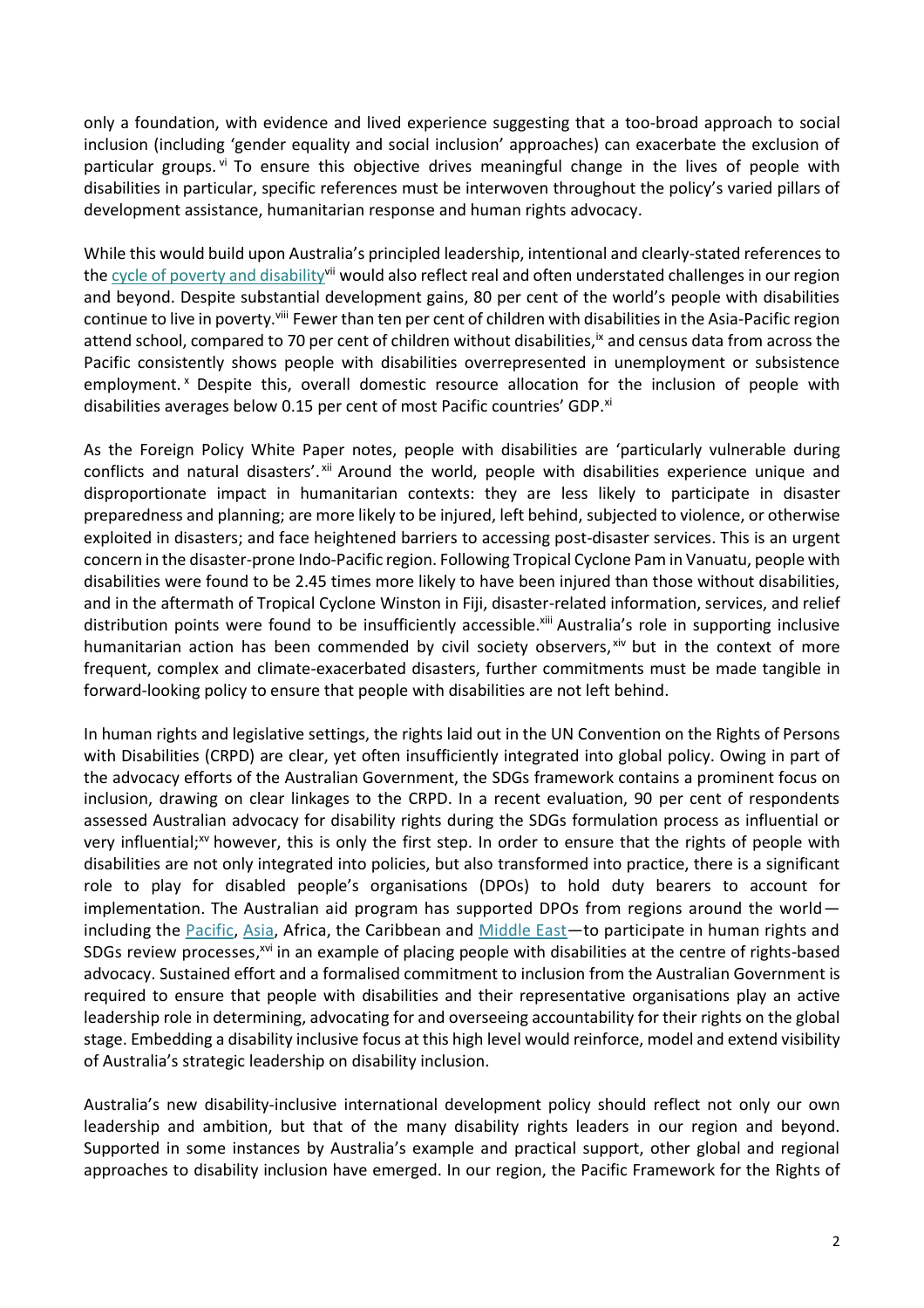Persons with Disabilities articulates a number of priorities identified and agreed by Pacific disabled people's organisations (DPOs) and governments. DPO-led monitoring, such as the [Pacific Disability](http://www.internationaldisabilityalliance.org/sites/default/files/final_sdg_report_2018_print_.pdf)  Forum's SDG[-CRPD monitoring report,](http://www.internationaldisabilityalliance.org/sites/default/files/final_sdg_report_2018_print_.pdf) further facilitates the leadership of people with disabilities in identifying priority areas for action and holding governments and development actors to account for their commitments to disability inclusion. Australia's new international development policy, under its principled focus on inclusive development and leaving no one behind, should complement and support Indo-Pacific-led strategies on the rights of people with disabilities and act on DPO-led monitoring to inform priorities.

**ADDC recommends** that disability-inclusive approaches be integrated across the new international development policy's thematic pillars of development assistance, humanitarian response and human rights advocacy, through the active and central voice of people with disabilities and particularly by:

- Embedding a ['twin track' approach](https://www.addc.org.au/home/10-days-for-10-years/day-2-beyond-the-mainstream/) to disability-inclusive development, which sees disabilityspecific development programming and actions prioritised as a necessary enabler of inclusion, as well as inclusion principles and practice integrated across all 'mainstream' aid investments;
- Ensuring that approaches to humanitarian response incorporate best practice in disability inclusion, through incorporating reference to the principles of the Charter on Inclusion of Persons with Disabilities in Humanitarian Action and the newly-developed Inter-Agency Standing Committee (IASC) Guidelines on Inclusion of Persons with Disabilities in Humanitarian Action; and
- Actioning the recommendations made in the Office of Development Effectiveness' 2017 evaluation of Australian advocacy for disability-inclusive development, particularly the recommendations relating to continuing advocacy relating to global human rights frameworks and processes, and investing in the capacity of Indo-Pacific governments and DPOs to increase country-level implementation of the CRPD.

**ADDC recommends** that the Australian Government ensures that people with disabilities, through their representative organisations, play an active and central role in consultations and decision-making processes, including future Performance Framework and other accountability mechanisms, relating to the new international development policy.

**ADDC recommends** that the new international development policy clearly identify linkages with existing regional strategies, particularly the Pacific Framework for the Rights of Persons with Disabilities. This should drive increased investment and mobilisation of other donors towards a regional collaborative mechanism, in order to best strengthen coordination.

## **Action and accountability**

The new international development policy, and associated Performance Framework, budget and communications strategies, will play an important role in setting priorities and driving more targeted action in line with the high-level goals set out in the Foreign Policy White Paper. In order to best ensure the effective implementation of the new policy, additional guiding documents will be required, including a renewed, standalone strategy for disability-inclusive development with clearly defined targets.

The current *Development for All* strategy, introduced in 2015, expires in 2020. This strategy, and its 2009 predecessor, have been widely regarded as effective and influential by observers in Australia and beyond. Following Australia's lead similar strategies have been introduced by the governments of the [United](https://www.gov.uk/government/publications/dfids-disability-inclusion-strategy-2018-to-2023)  [Kingdom](https://www.gov.uk/government/publications/dfids-disability-inclusion-strategy-2018-to-2023) and Germany, and the United Nations introduced its ambitious [Disability Inclusion Strategy.](https://www.un.org/en/content/disabilitystrategy/) A new *Development for All* strategy, which adapts to emerging challenges and further embeds disability inclusion in Australia's international development assistance, humanitarian and human rights promotion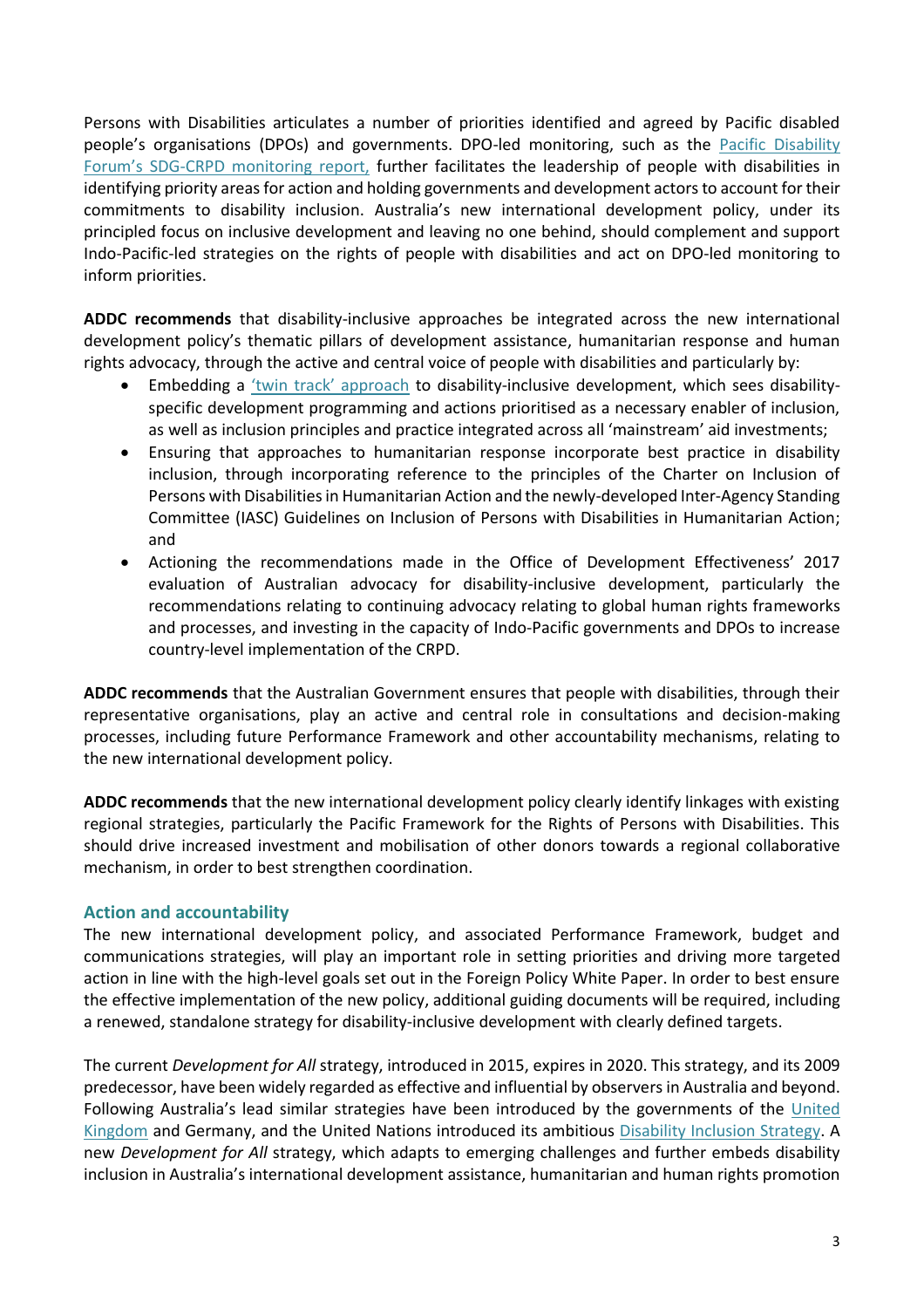efforts, should be introduced as a priority per recommendations made by the Office of Development Effectiveness.<sup>xvii</sup>

Following the existing *Development for All* strategy, a new iteration should continue the Australian aid program's commitment to a [twin-track approach](https://www.addc.org.au/home/10-days-for-10-years/day-2-beyond-the-mainstream/) that prioritises investment in disability-specific initiatives while simultaneously mainstreaming disability inclusion across all other investments. Critically, this should flow down into the country and regional plans and thematic strategies developed under the direction of the new international development policy. In keeping with the current strategy's support for 'an active and central role for people with disabilities', xviii all new plans should adopt a twin-track approach and centre people with disabilities in their development through utilising disability disaggregated data and engaging DPOs in the consultation and drafting processes.

The Performance Framework to sit under the new international development policy should include measurable and clear targets for disability inclusion. Data published in recent *Performance of Australian Aid* reports indicates that while there is an increasing awareness of disability inclusion across elements of the international development program, some thematic areas—namely infrastructure, agriculture, water and livelihoods programs—have fallen behind. Xix xx The accompanying Performance Framework should include an ambitious target to drive equitable performance in disability inclusion across the whole international development program in line with recommendations made by both civil society<sup>xxi</sup> and the Joint Standing Committee on Foreign Affairs, Defence and Trade's inquiry into Australia's aid program in the Indo-Pacific.<sup>xxii</sup>

**ADDC recommends** that, as a key measure in ensuring the effective implementation of the new international development policy's commitments to disability-inclusive development, a new *Development for All* strategy be introduced to replace the current iteration. The new strategy should include a targeted focus on inclusive humanitarian action and disaster risk reduction and an ongoing commitment to disability rights advocacy in addition to development assistance.

**ADDC recommends** that the accompanying Performance Framework to the new international development policy includes clearly defined and measurable targets. This framework should include an ambitious and time-bound target for a percentage of investments to be rated 'satisfactory' against disability inclusion across the whole international development program, and specific disability inclusion targets for each of the international development program's thematic areas.

**ADDC recommends** that the aid program's country and regional plans and thematic strategies reflect the twin-track approach to disability-inclusive development. All plans should utilise disability-disaggregated data and engage DPOs in their development in order to ensure that the priorities of people with disabilities are reflected in both disability-specific and mainstream development investments across the whole of Australia's international development policy.

### **Resourcing rights-based development**

In order to act upon an ambitious new strategy truly commit to the principle of leaving no one behind, and drive improvements in inclusion across varied areas of Australia's international development program, increased financial resources are required. This includes greater investment in disabilityinclusive development within the context of a growing overall aid budget.

Since the introduction of the 2015 *Development for All* strategy, resourcing for disability-inclusive development has remained stagnant at \$12.9 million per annum. Against a backdrop of not only inflation, but increased demand for disability inclusion technical advice and DPO expertise, this sum has become